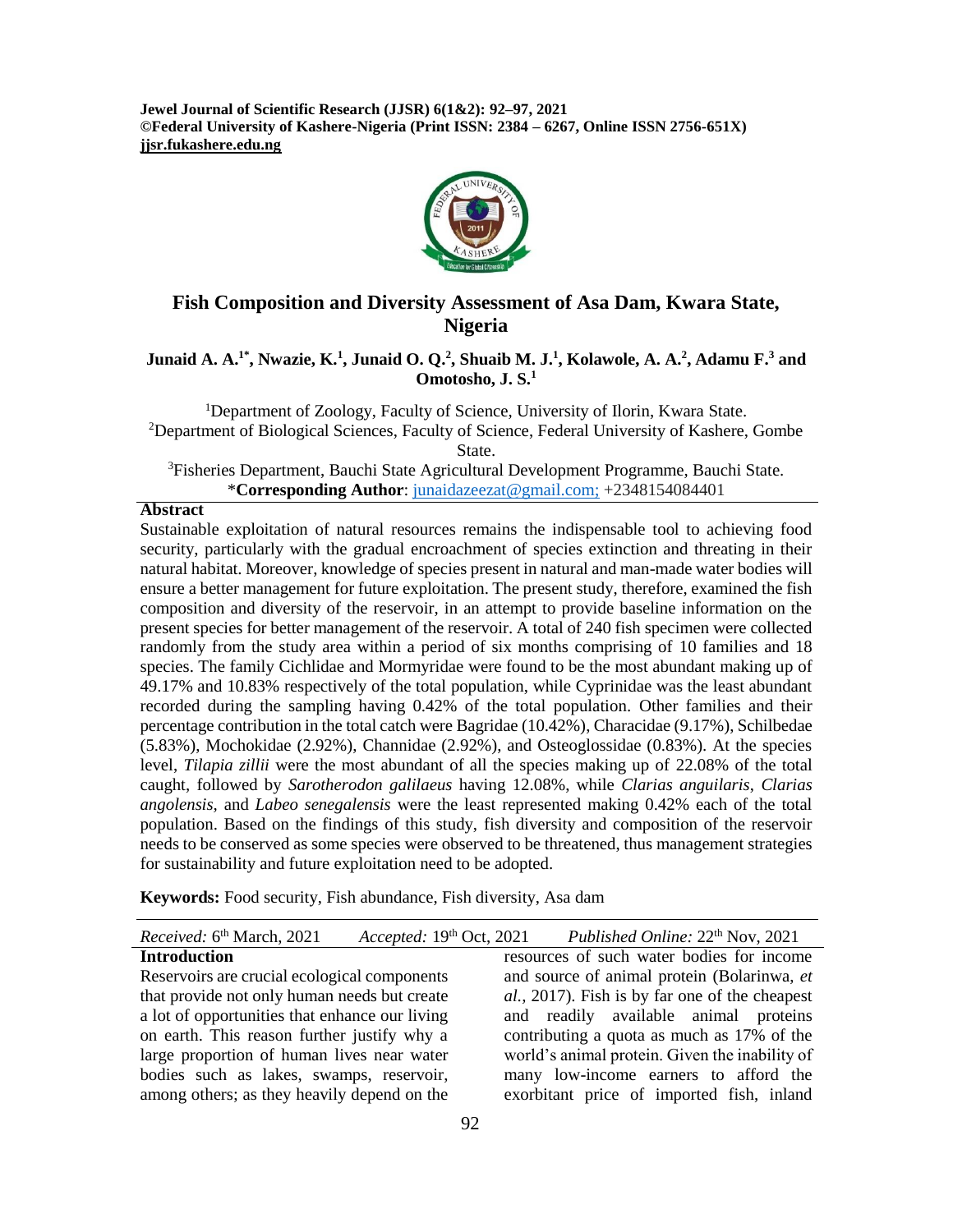fisheries play a significant role in providing the needed protein in diets of Nigerian with large population of about 178.5 million people (Federal Department of Fisheries, 2008).

A greater number of studies on fish biodiversity, abundance and distribution in Nigeria inland reservoirs have been restricted to large-sized water bodies (greater than 1000 ha) such as Kainii, Jebba, Shiroro, Tiga, Bakolore and Gorongo among others with a little attention on small and medium sized reservoirs (Balogun, 2006). Thus, for better management of fisheries in inland reservoirs regardless of their sizes, frequent studies on fauna components particularly fish diversity, abundance and distribution are very essential for sustainable exploitation of any fisheries resources (Mustapha, 2009).

In most man-made lakes, Asa reservoir inclusive, the formulation of effective and long term plan is often handicapped by lack of sufficient and adequate data of the preimpoundment studies which should be the base-line for comparison with results obtained after impoundment (Otobo, 1978). This put the biologists and fisheries scientists at a serious disadvantage because the changes caused by the creation of the lake cannot be realistically assessed nor the endemic fish species ascertain (Omotosho, 1998).

A comprehensive knowledge of fish compositions and diversity is imperative to maintaining and achieving sustainable exploitations of freshwater resources in inland reservoirs (Petr, 1967). Thus, investigation on the fish species composition and the fisheries potential of Asa Reservoir is imperative at this period of serious national need for adequate protein inclusion in Nigerian diet. This study herein, therefore, assessed the fish composition and diversity of Asa Dam, Kwara state, Nigeria.

# **Materials and Methods Study area**

The study was carried out at Asa Dam in Ilorin, a city in Northern Nigeria and the capital of Kwara State, Nigeria. Asa reservoir was constructed between May 1975 and January 1977, with the sole aim of meeting

the ever-increasing demand for pipe borne water for the rapidly growing population of Ilorin, the state capital of Kwara State. The dam lies at a point 5km south of Ilorin across the river Asa between latitudes 8° 25' - 8° 27N and longitudes 4° 32'- 4° 34E. The major tributaries are rivers Iwonte, Jia and Segbenkuke. The reservoir has a maximum length of 20km, a breadth of 7km and a depth of 14km, with a storage capacity of about 43million cubic meters. Asa dam could be said to be a body of tropical man-made lake that is fairly rich in both variety and abundance of fish species.

# **Fish Collection and Identification**

A total of 240 fish specimen were collected randomly from the study area within a period of six months (September, 2014 – February, 2015). An average of 20 fishes was collected randomly bimonthly. The fishes were collected with the aid of fishermen using cast net and traps. Fishes were transported on icepack to laboratory (Department of Zoology, University of Ilorin, Kwara State), for identification, processing and examination. Fishes were identified to species level as described by Idodo-Umeh (2003) and Olaosebikan and Raji (2004).

# **Results**

A total of two hundred and forty (240) fish specimens were collected during the sampling periods that span for six months. The samples were made of 10 families and 18 species (Table 1). The family Cichlidae and Mormyridae were found to be the most abundant making up of 49.17% and 10.83% respectively of the total population. The Cichlids were represented by four species which amount to 118 individuals and the Mormyrids were represented by four species with individual occurrence of 26 fishes of the total abundance of the sample respectively. The species in the genus *Tilapia* were presented in the family Cichlidae, but rarely encountered, representing 7.50% of the total population. The family Cyprinidae was the least abundant recorded during the sampling, represented by only one species and having 0.42% of the total population. The total number of individual species in other fish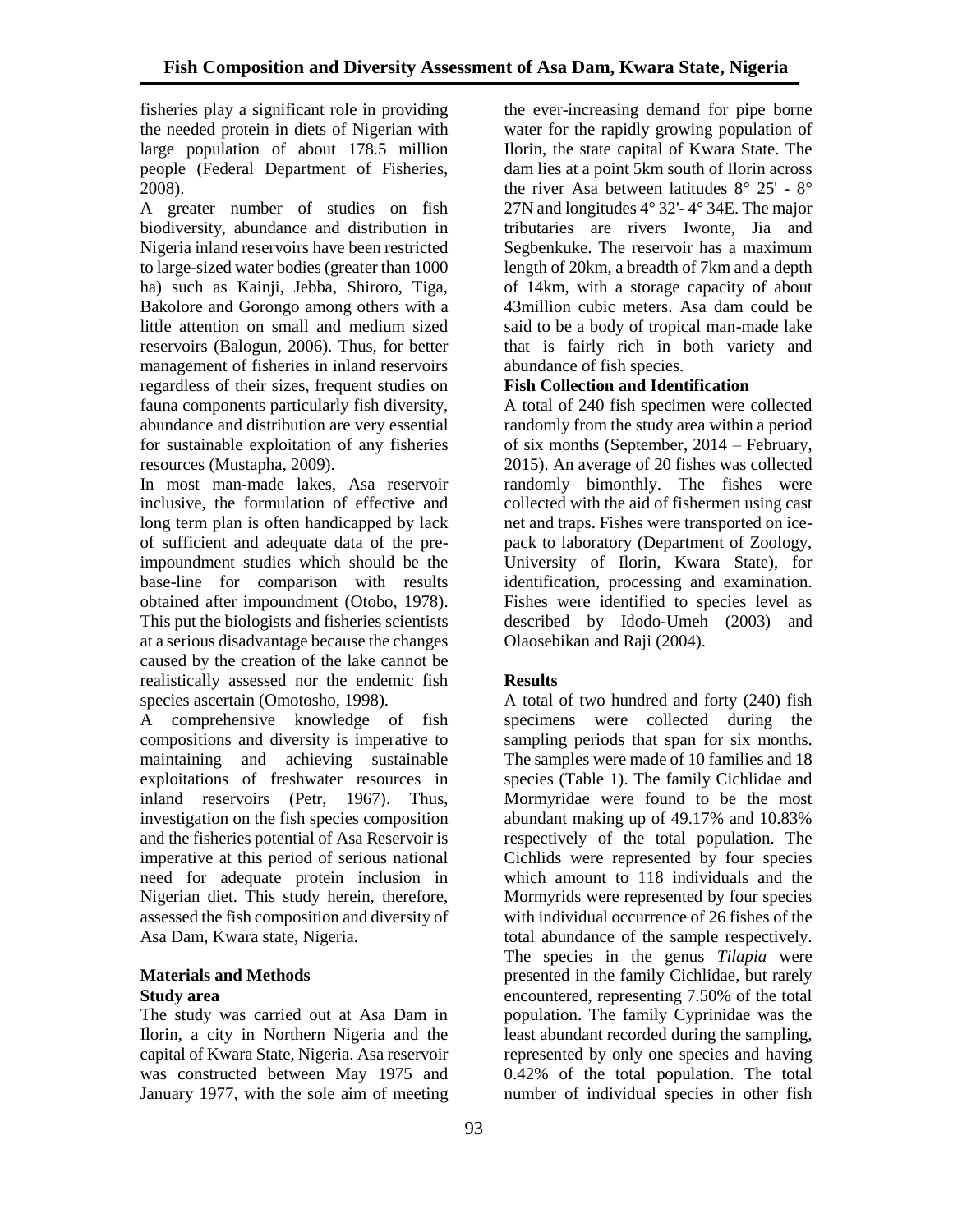families and the respective percentage of total population were as follows: Bagridae, 25 (10.42%), Characidae, 22 (9.17%), Schilbedae 14 (5.83%), Mochokidae, 7 (2.92%), Channidae, 7 (2.92%), and Osteoglossidae, 2 (0.83%).

| Family             | <b>Species</b>                     | <b>Total</b><br><b>Number</b> | <b>Species in family</b><br>(%) | <b>Species in population</b><br>(%) |
|--------------------|------------------------------------|-------------------------------|---------------------------------|-------------------------------------|
| Cichlidae          | Tilapia zillii                     | 53                            | 44.92                           | 22.08                               |
|                    | Sarotherodon galilaeus             | 29                            | 24.58                           | 12.08                               |
|                    | Oreochromis niloticus              | 14                            | 11.86                           | 5.83                                |
|                    | Hemichromis fasciatus              | 22                            | 18.64                           | 9.17                                |
| <b>Total</b>       |                                    | 118                           | 100                             | 49.17                               |
| Characidae         | Brycinus nurse                     | 22                            | 100.00                          | 9.17                                |
| <b>Total</b>       |                                    | 22                            | 100                             | 9.17                                |
| Clariidae          | Clariasanguilaris                  | $\mathbf{1}$                  | 5.56                            | 0.42                                |
|                    | Clariassenegalensis                | $\overline{2}$                | 11.11                           | 0.83                                |
|                    | Clariasangolensis                  | $\mathbf{1}$                  | 5.56                            | 0.42                                |
|                    | Clariasgariepinus                  | 14                            | 77.78                           | 5.83                                |
| <b>Total</b>       |                                    | 18                            | 100                             | 7.50                                |
| Mormyridae         | Mormyrusrume                       | 3                             | 11.54                           | 1.25                                |
|                    | Gnathonemuscyprinoides             | 21                            | 80.77                           | 8.75                                |
|                    | Mormyropsdeliciosus                | $\overline{2}$                | 7.69                            | 0.83                                |
| <b>Total</b>       |                                    | 26                            | 100                             | 10.83                               |
| Bagridae           | Chrisichthysnigrodigitatus         | 25                            | 100.00                          | 10.42                               |
| <b>Total</b>       |                                    | 25                            | 100                             | 10.42                               |
| Mochokidae         | Synodontisschall                   | $\overline{7}$                | 100.00                          | 2.92                                |
| <b>Total</b>       |                                    | 7                             | 100                             | 2.92                                |
|                    | Osteoglossidae Heterotis niloticus | $\overline{2}$                | 100.00                          | 0.83                                |
| <b>Total</b>       |                                    | $\boldsymbol{2}$              | 100                             | 0.83                                |
| Cyprinidae         | Labeo senegalensis                 | $\mathbf{1}$                  | 100.00                          | 0.42                                |
| <b>Total</b>       |                                    | 1                             | 100                             | 0.42                                |
| Channidae          | Chana obscura                      | $\boldsymbol{7}$              | 100.00                          | 2.92                                |
| <b>Total</b>       |                                    | $\overline{7}$                | 100                             | 2.92                                |
| Schilbeidae        | Schilbe mystus                     | 14                            | 100.00                          | 5.83                                |
| <b>Total</b>       |                                    | 14                            | 100                             | 5.83                                |
| <b>Grand Total</b> |                                    | 240                           |                                 | 100                                 |

### **Table 1: Composition and relative abundance of fish species and families in Asa Adam**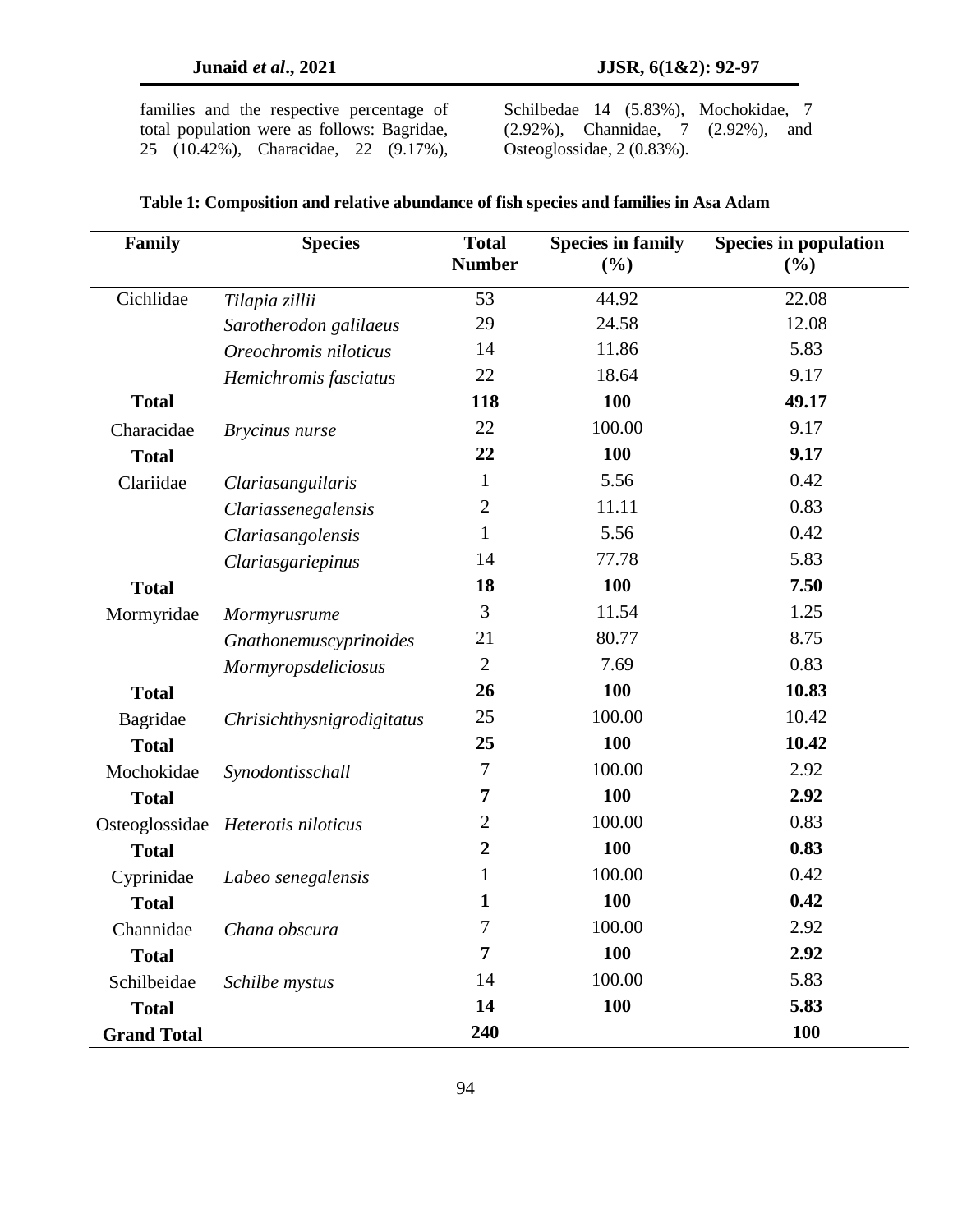The 18 species from 10 families observed in this study were *Tilapia zillii*, *Sarotherodon galileaus*, *Oreochromis niloticus* and *Hemichromis fasciatus* from family Cichlidae; *Brycinus nurse* from family Characidae; *Clarias anguillaris, Clarias senegalensis*, *Clarias angolensis* and *Clarias gariepinus* from family Clariidae; *Mormyrus rume*, *Gnathonemus cyprinoides* and *Mormyrops deliciosus* from family Mormyridae; *Chrisichthys nigrodigitatus* from Bagridae; *Synodontisschall* from

Mochokidae; *Heterotis niloticus,*  Osteoglossidae; *Labeo senegalensis* from Cyprinidae; *Channa obscura* from Channidae; and *Schilbe mystus* from Schilbedae (Table 2). The population index of the fish recorded in the dam was presented in Table 2. The species that are rarely caught was tagged rare, while moderately to frequently caught species were tagged common and abundant respectively. *Tilapia zillii* was the highly abundant specie recorded.

| Family         | <b>Species</b>              | <b>Population Index</b> |  |
|----------------|-----------------------------|-------------------------|--|
| Cichlidae      | Tilapia zillii              | Abundant                |  |
|                | Sarotherodon galilaeus      | Common                  |  |
|                | Oreochromis niloticus       | Rare                    |  |
|                | Hemichromis fasciatus       | Common                  |  |
| Characidae     | <i>Brycinus nurse</i>       | Common                  |  |
| Clariidae      | Clarias anguilaris          | Rare                    |  |
|                | Clarias senegalensis        | Rare                    |  |
|                | Clarias angolensis          | Rare                    |  |
|                | Clarias gariepinus          | Rare                    |  |
| Mormyridae     | Mormyrus rume               | Rare                    |  |
|                | Gnathonemus cyprinoides     | Common                  |  |
|                | Mormyrops deliciosus        | Rare                    |  |
| Bagridae       | Chrisichthys nigrodigitatus | Common                  |  |
| Mochokidae     | Synodontis schall           | Rare                    |  |
| Osteoglossidae | Heterotis niloticus         | Rare                    |  |
| Cyprinidae     | Labeo senegalensis          | Rare                    |  |
| Channidae      | Chana obscura               | Rare                    |  |
| Schilbeidae    | Schilbe mystus              | Rare                    |  |

|  |  |  |  | Table 2: Fish population index in Asadam |
|--|--|--|--|------------------------------------------|
|--|--|--|--|------------------------------------------|

#### **Discussion**

The present study assessed the compositions and diversity of the fish fauna in Asa dam. The fish composition observed in the study area is closely related with other reservoirs that have been previously examined in Kwara state including Apodu, Oyunand Moro Reservoirs (Mustapha, 2000; Omotosho, 1998). This study and many other studies reported Cichlidae as the most abundant family in terms of number of species and diversity in different reservoirs across Nigeria (Adeyemi et al., 2010; Etiese, 2015; Mustapha, 2010; Omotosho, 1998;

study was carried out which influence the cichlids habits and make them go deeper in water. However, Udo (2012) reported Malapteruridae as the dominant family at Iba Oku, Ikpa River. The Mormyrids which was the second most abundant family in this study was similar also to the observation of Oladipo *et al.* (2018) on Apodu reservoir.

Udoidiong, 1991). In contrast, Oladipo *et al.*  (2018) recorded Characidae as the most abundant fish family on diversity of Apodu reservoir, similar to the work of Onuoha *et al.*(2010) at NtakInyang, Ikpa River, and this maybe as a result of the season in which the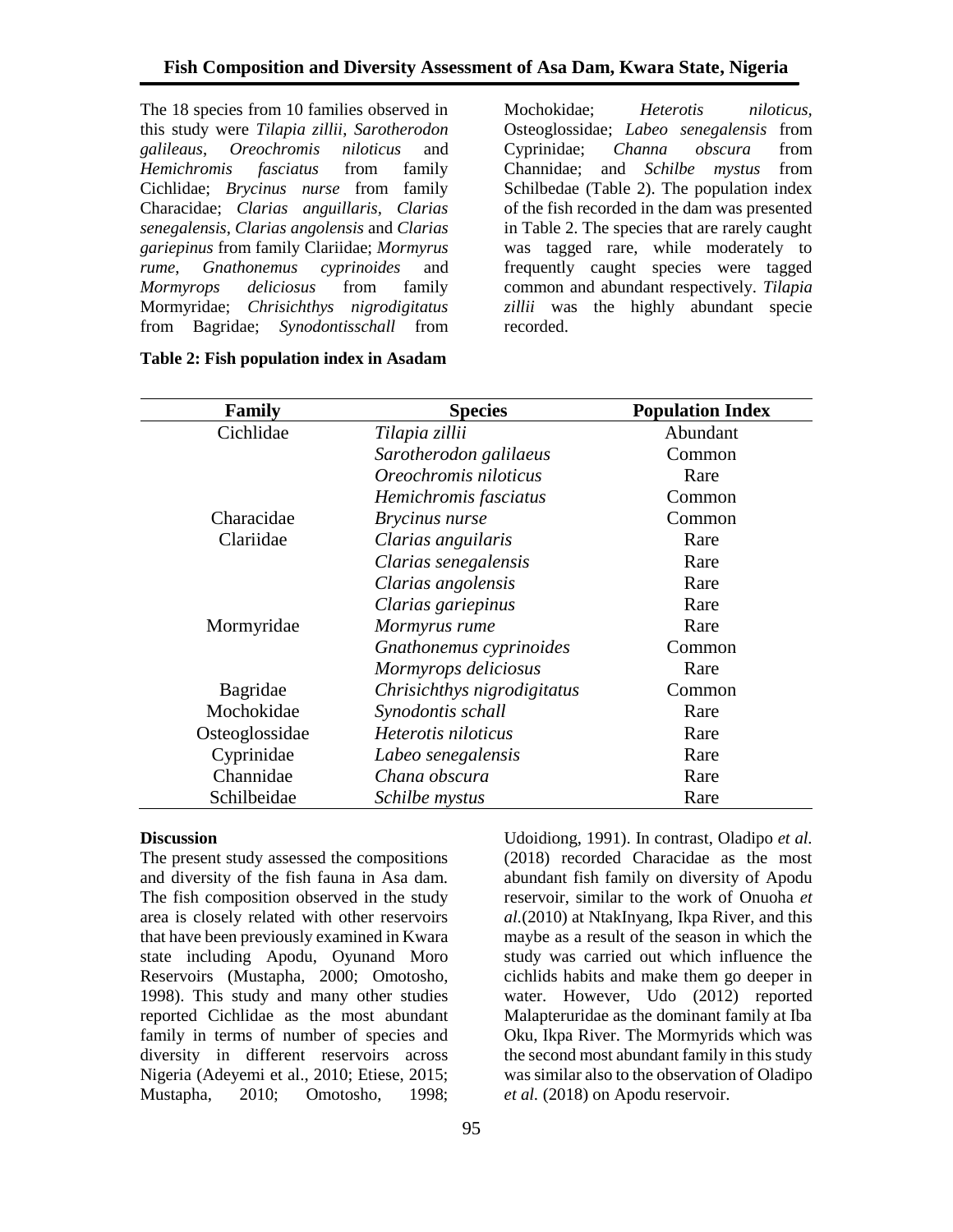The relative abundance of cichlids recorded throughout the study period indicated the availability of enough plankton in the reservoirs that form the food chain base. The presence of phytoplankton and zooplankton which serves as food for cichlids, their ability to adapt to varying environmental condition, and multiple habits could be the reason for their large number (Adeyemi *et al*., 2010; Mustapha, 2010).

The low abundance of *C. anguilaris, C. angolensis,* and *L. senegalensis,* maybe attributed to low breeding, low occurrence, susceptibility to parasitic infections and changes in environmental variables of the reservoir. These species are therefore ruled to be rare and calls for conservation in the reservoir. This can be achieved by regulating mesh size of fishing gears, capture-release method, as well as educating the fishermen on the importance of conservation (Mustapha, 2010). The moderate abundance and reoccurrence of five families of fish species including Cichlidae, Mormyridae, Characidae, Mochokidae, and Clariidae, observed throughout the sampling period in the present study is in accordance with the reports of previous workers (Oladipo*et al.*, 2018) on Nigerian reservoirs; this indicated that the species are in abundance and native to Northern Nigeria as indicated by Adeosun *et al*. (2011) and Ataguba *et al*. (2014).

### **Conclusion**

In conclusion, fish composition of the study area is low compared to previous workers on Nigerian reservoirs while some species were observed to be threatened; it is therefore necessary for improvement in water quality management, regulation of species harvest and management of sparse species in this reservoir is needed. This can be achieved by the maintenance of the reservoir qualities, conservation of sparsely encountered species, fishing gear mesh-size regulation and education to the fishermen.

#### **References**

Adeosun, F. I., Omoniyi, I.T. and Akegbejo-Samson, Y. (2011). The Fishes of the Ikere Gorge Drainage System in Ikere, Oyo State, Nigeria: Taxonomy And

Distribution. *Asiatic Journal of Biotechnology*, 2(4): 374–383.

- Adeyemi, S. O., Akombu, P. M., & Adikwu, I. A. (2010). Diversity and Abundance of Fish Species in Gbedikere Lake, Bassa, Kogi State. *Journal of Research in Forestry, Wildlife and Environment*, 2(1): 1-6.
- Ataguba, G. A., Tachia, M. U., & Aminu, G. (2014). Fish Species Diversity and Abundance of Gubi Dam, Bauchi State of Nigeria. *Biyolojik Çeşitlilik ve Koruma*, *7*(2): 1-9.
- Balogun, J. K. (2006). *Basic Fisheries Biology and Management For tertiary Institutions.* Ayo-Sule (NIG) Printers & Publishers, Zaria, Nigeria.
- Bolarinwa, JB, Fasakin, EA. and Fagbenro, A. (2017). The Species Composition and Diversity of the Coastal Waters of Ondo State, Nigeria. *American Research Journal of Agriculture*, 2(3): 51–58.
- Etiese, E. (2015). Abundance and Monthly Composition of Fish Species of Ikpa River at Ntak Inyang, Akwa Ibom State, Nigeria. *Journal for Studies in Management and Planning Abundance*, 1(11): 240–247.
- Federal Department of Fisheries. (2008). *Fisheries Statistics of Nigeria Projected human population; fish demand and supply in Nigeria*.
- Idodo-Umeh, G. (2003). *Freshwater fishes of Nigeria: taxonomy, ecological notes, diet and utilization.* Idodo Umeh Publishers.
- Mustapha, M. (2009). *Limnology and fish assemblages of Oyun reservoir, Offa, Nigeria.* Ph. D Thesis, Department of Zoology, University of Ilorin.
- Mustapha, M. (2010). Fish fauna of Oyun reservoir, Offa, Nigeria. *Journal of Aquatic Science*, *25*(1): 106–114.
- Oladipo, S.O., Mustapha, M.K., Suleiman, L.K. and Anifowoshe, A. T. (2018). Fish composition and diversity assessment of Apodu reservoir, Malete, Nigeria. *International Journal of Fisheries and Aquatic Studies*, 6(2):